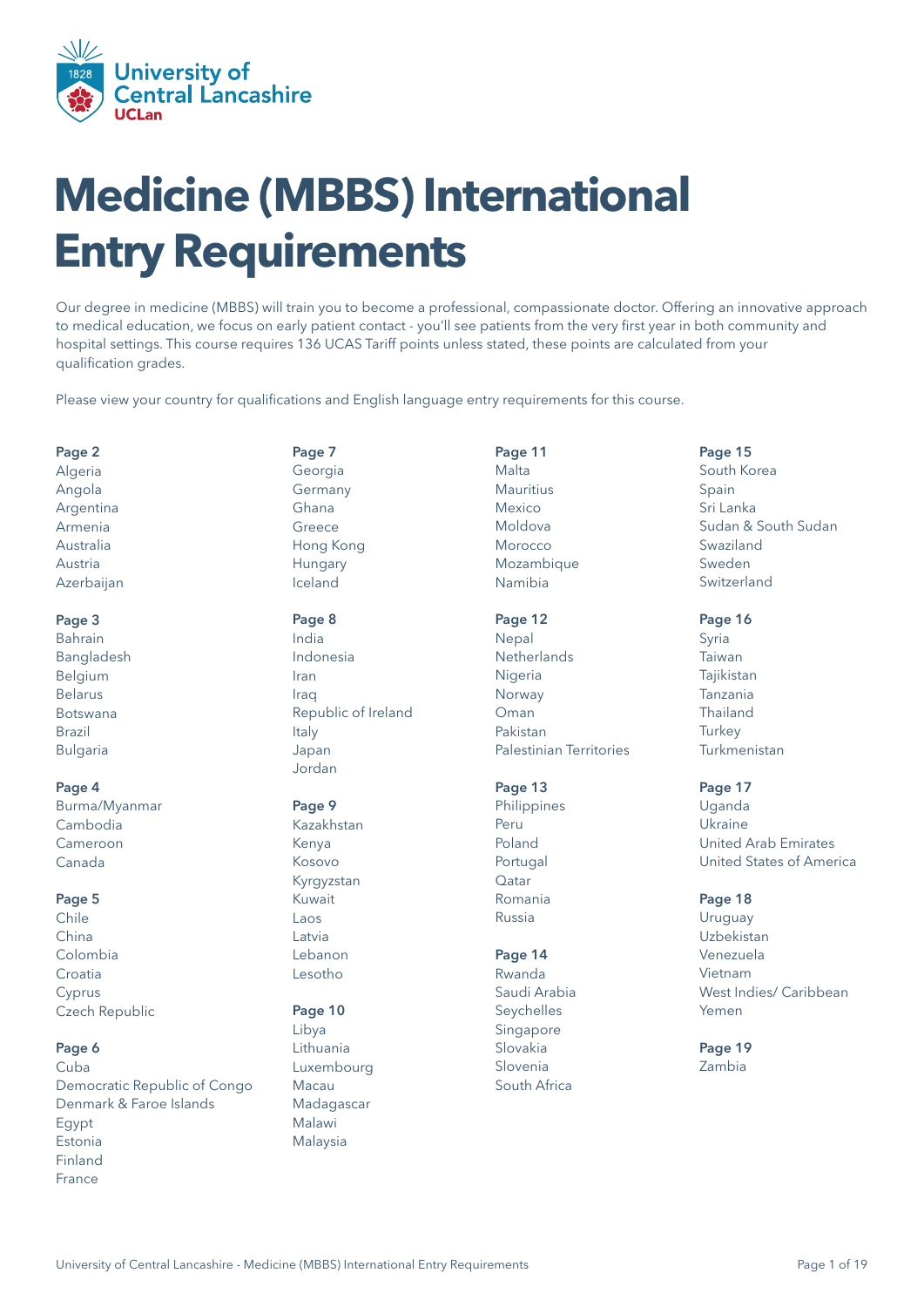## <span id="page-1-0"></span>Algeria

### Qualifications:

A Levels, International Baccalaureate or recognised Foundation required for entry.

## Angola

### Qualifications:

A Levels at AAB or IB at 36 points.

## Argentina

Qualifications:

Successful completion of a recognised foundation programme; GCE A levels or IB equivalent.

### Armenia

### Qualifications: Certificate of Unified Examination 18/20

OR One year of the 4 year Bachelor degree (Bakalavri Astichan) at a recognised Armenian university with a minimum average grade of 80%.

## Australia

### Qualifications:

Usually a minimum ATAR score of 96 to include Biology and Chemistry. In Queensland an overall position score of at least 3 to include Chemistry and Biology.

## Austria

### Qualifications:

Reifeprüfungszeugnis/Matura (Mit Erfolg bestanden) 1.5 with no grades lower than 2 and at least two grades 1 and a grade 2 in Chemistry & one other science subject.

English language entry requirements: IELTS 7.0 with 7.0 in each component; or equivalent.

English language entry requirements: IELTS 7.0 with 7.0 in each component; or equivalent.

English language entry requirements: IELTS 7.0 with 7.0 in each component; or equivalent.

English language entry requirements: IELTS 7.0 with 7.0 in each component; or equivalent.

English language entry requirements: IELTS 7.0 with 7.0 in each component; or equivalent.

English language entry requirements: Reifeprüfungszeugnis/Matura (Mit Erfolg bestanden) Grade 2 or IELTS 7.0 with 7.0 in each component; or equivalent.

## Azerbaijan

### Qualifications:

Successful completion of your Azerbaijan Certificate of Complete Secondary Education with grades of at least 4.0/5.0 AND a recognised foundation year.

#### English language entry requirements: IELTS 7.0 with 7.0 in each component; or equivalent.

University of Central Lancashire - Medicine (MBBS) International Entry Requirements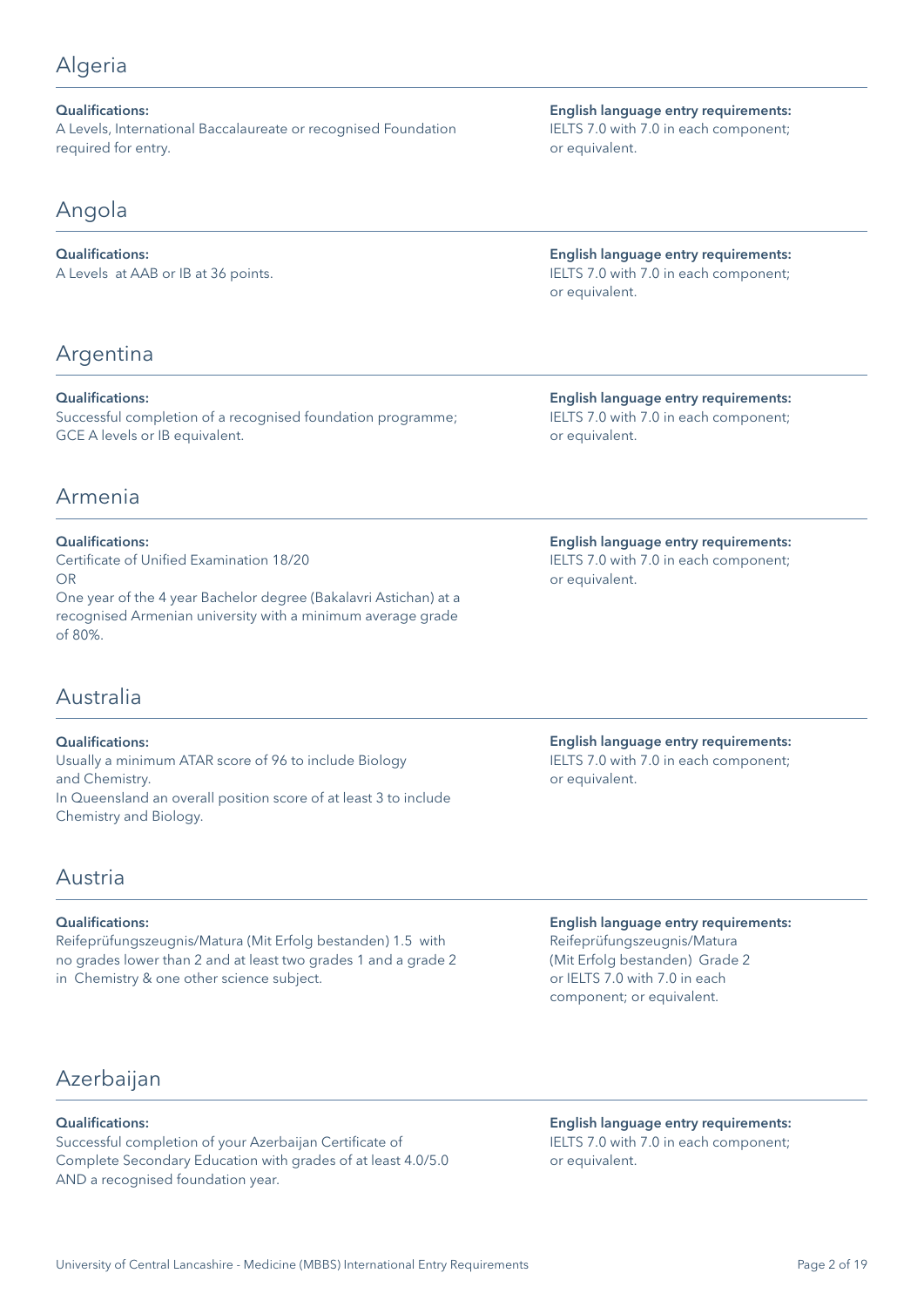#### <span id="page-2-0"></span>Qualifications:

Standard global entry requirements (A levels and IB); we do not accept national qualifications.

## Bangladesh

### Qualifications:

Suggest 95% (can be considered for entry subject to global recognition of qualification secured and not just recognised by local exam boards). Refer to Regional Manager on case by case basis if unclear.

## Belgium

#### Qualifications:

Certificat d'Enseignement Secondaire Supérieur or Brevet van de Aanvullende Secundaire Beroepsschool with an average 8/10 or 16/20 and at least 16/20 in Chemistry and one other science subject.

### Belarus

Qualifications: Diploma of Specialised Secondary Education with a minimum average or 5/5 or 9/10.

### Botswana

Qualifications: A Levels or IB requirements.

### Brazil

#### Qualifications:

Successful completion of a recognised foundation programme.

## Bulgaria

### Qualifications:

Diploma za Sredno Obrazonvanie (diploma of completed secondary education), Grade 5.4 Maximum grade: 6 plus 5.4 in Chemistry and one other science subject.

English language entry requirements: IELTS 7.0 with 7.0 in each component; or equivalent.

### English language entry requirements: IELTS 7.0 with 7.0 in each component; or equivalent.

English language entry requirements: IELTS 7.0 with 7.0 in each component; or equivalent.

English language entry requirements: IELTS 7.0 with 7.0 in each component; or equivalent.

English language entry requirements: Botswana GCSE English grade A-B or IELTS 7.0 with 7.0 in each component; or equivalent.

English language entry requirements: IELTS 7.0 with 7.0 in each component; or equivalent.

English language entry requirements: High school English certificate grade 6 or IELTS 7.0 or equivalent.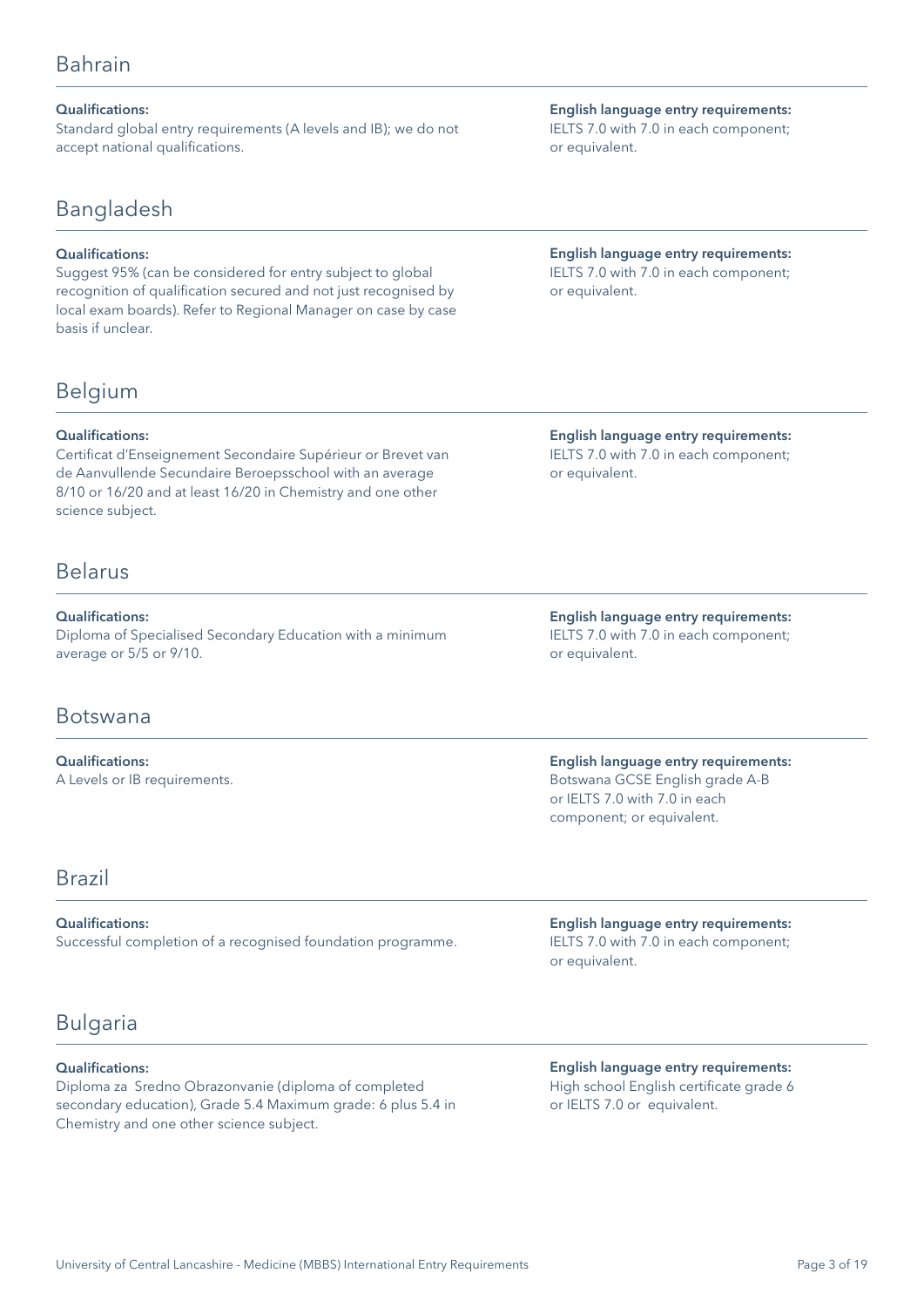## <span id="page-3-0"></span>Burma/Myanmar

### Qualifications:

Successful completion of a recognised foundation programme; GCE A levels or IB equivalent.

Cambodia

### Qualifications:

Successful completion of a recognised foundation programme; GCE A levels or IB equivalent.

## Cameroon

### Qualifications:

Baccalaureat 15/20 Appropriate A levels English language entry requirements: High school English certificate grade 6 or IELTS 7.0 or equivalent.

English language entry requirements: High school English certificate grade 6 or IELTS 7.0 or equivalent.

English language entry requirements: High school English certificate grade 6 or IELTS 7.0 or equivalent.

## Canada

Students in year 1 or 2 of a 4-year degree are eligible to apply to our year 1 MBBS. Students who have already started year 3 of a 4-year degree should complete this degree first before apply to our MBBS.

### Qualifications by region:

Alberta, Newfoundland and Labrador, North West Territories, Nunavut, Prince Edward Island, Saskatchewan: High School Diploma/Certificate of Achievement with 85% average across 5 grade 12 subjects. To include 85% minimum in Chemistry, Maths, and one other science.

### British Colombia, Yukon Territory:

Senior Secondary Graduation Diploma BBBBB. With grade B minimum in Chemistry and one other science.

### Manitoba:

4 credits awarded at the 300 Level with 85% in There are four different English classes, all are acceptable, all called English Language Arts (ELA) (40S).

### Nova Scotia:

High School Completion Certificate with 85% average across 5 University Preparation subjects or Honours University Preparation subjects (denoted by a 4 or 5). With 80% minimum in Chemistry and one other science.

#### New Brunswick:

High School Diploma with 86% across 5 grade 12 subjects. To include 86% minimum in Chemistry, Maths, and one other science. (Grading can vary between the Francophone and Anglophone System, contact Emily Page should you get a New Brunswick application.)

#### Ontario:

High School Diploma/Graduation Certificate with 85% average across 6 grade 12 subjects at least 4 of which should be University Preparation Courses (denoted by 4U). The other two courses could be University/College Preparation Courses (denoted by 4U/4M/4C) . To include 85% minimum in Chemistry, Maths, and one other science all at level 4U.

### Quebec:

High School Diploma/Graduation Certificate with 80% average across 6 grade 12 subjects at least 4 of which should be University Preparation Courses (denoted by 4U), the other two courses should be University/College Preparation Courses (denoted by 4M). 75% minimum in Chemistry and one other science.

Completion of the Diplome D'Etudes Collegiales (DEC) or Diploma of Collegial Studies (DCS) with an average of 80%. With 75% minimum in chemistry and one other science.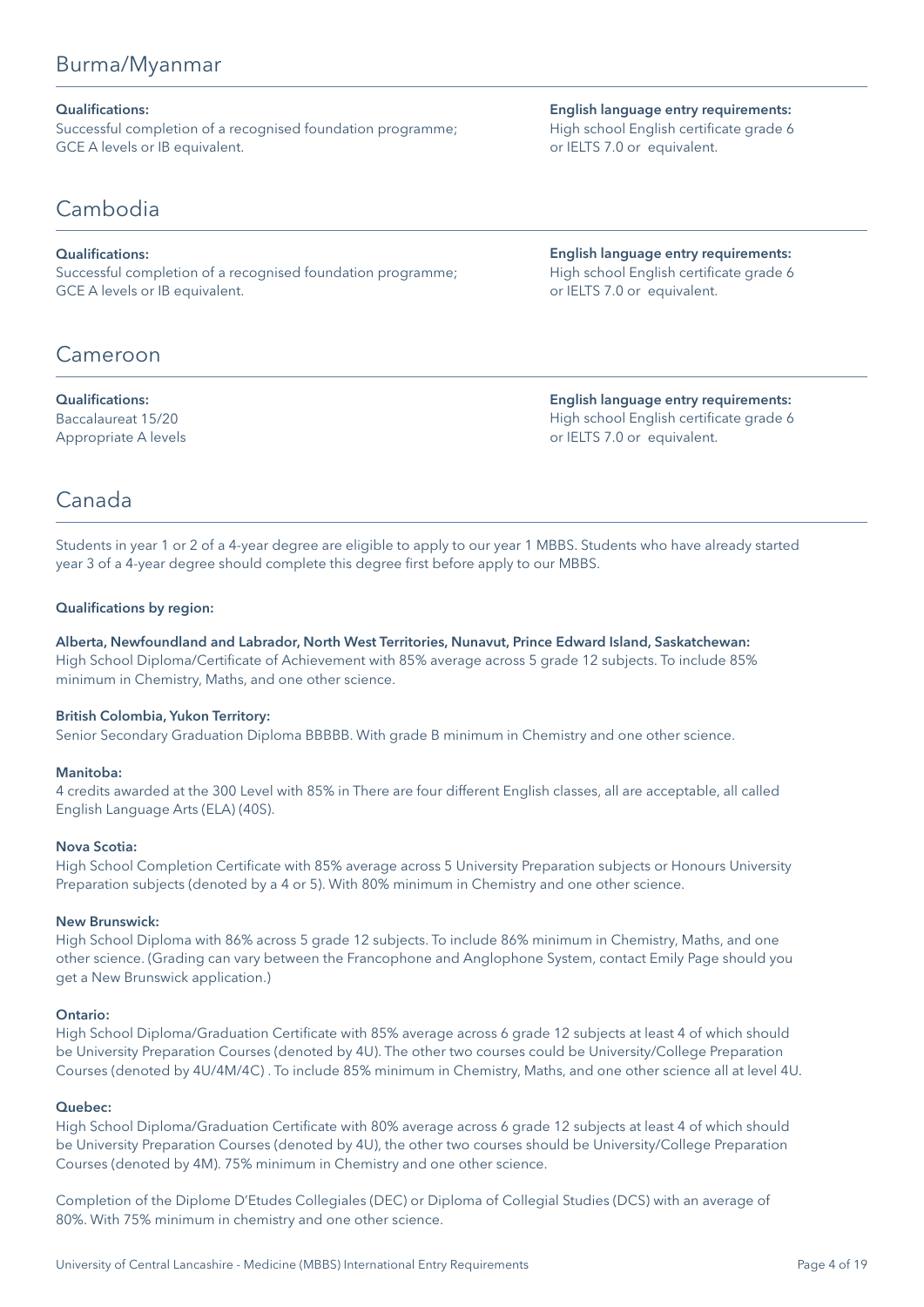#### <span id="page-4-0"></span>Canadian English language entry requirements:

One of the following is needed.

- 85% High School Grade 11 English.
- 75% High School Grade 12 English.
- 2 English Classes/2 semesters of English at University or Community College.
- AP English Language or Literature grade 3.
- Standard English Requirements.

## Chile

Qualifications: Foundation programme or completion of 1st year university required.

## China

#### Qualifications:

No direct progression appropriate – refer to School for consideration but likely referral to ONCAMPUS or MedSci FDE.

## Colombia

### Qualifications:

Students taking the Bachillerato (Secondary School Certificates) such as Título de Bachiller Académico or Título de Bachiller Técnico are required to take a foundation course.

## Croatia

### Qualifications:

Svjedodžba o Maturi (Matura Certificate) with an overall grade of 4.4 plus 4.2 in Chemistry and one other science subject.

## Cyprus

### Qualifications:

Apolyterion 18.5 Some students receive results as a percentage: 18.5 is equivalent to 92.5% plus at least 18.5 in Chemistry and one other science subject.

## Czech Republic

#### Qualifications:

Maturita (Secondary school certificate), Grade 2 average with two grades 1 and a grade 2 in Chemistry and one other science subject.

English language entry requirements: IELTS 7.0 with 7.0 in each component; or equivalent.

English language entry requirements: IELTS 7.0 with 7.0 in each component; or equivalent.

English language entry requirements: IELTS 7.0 with 7.0 in each component; or equivalent.

English language entry requirements: IELTS 7.0 with 7.0 in each component; or equivalent.

English language entry requirements: IELTS 7.0 with 7.0 in each component; or equivalent.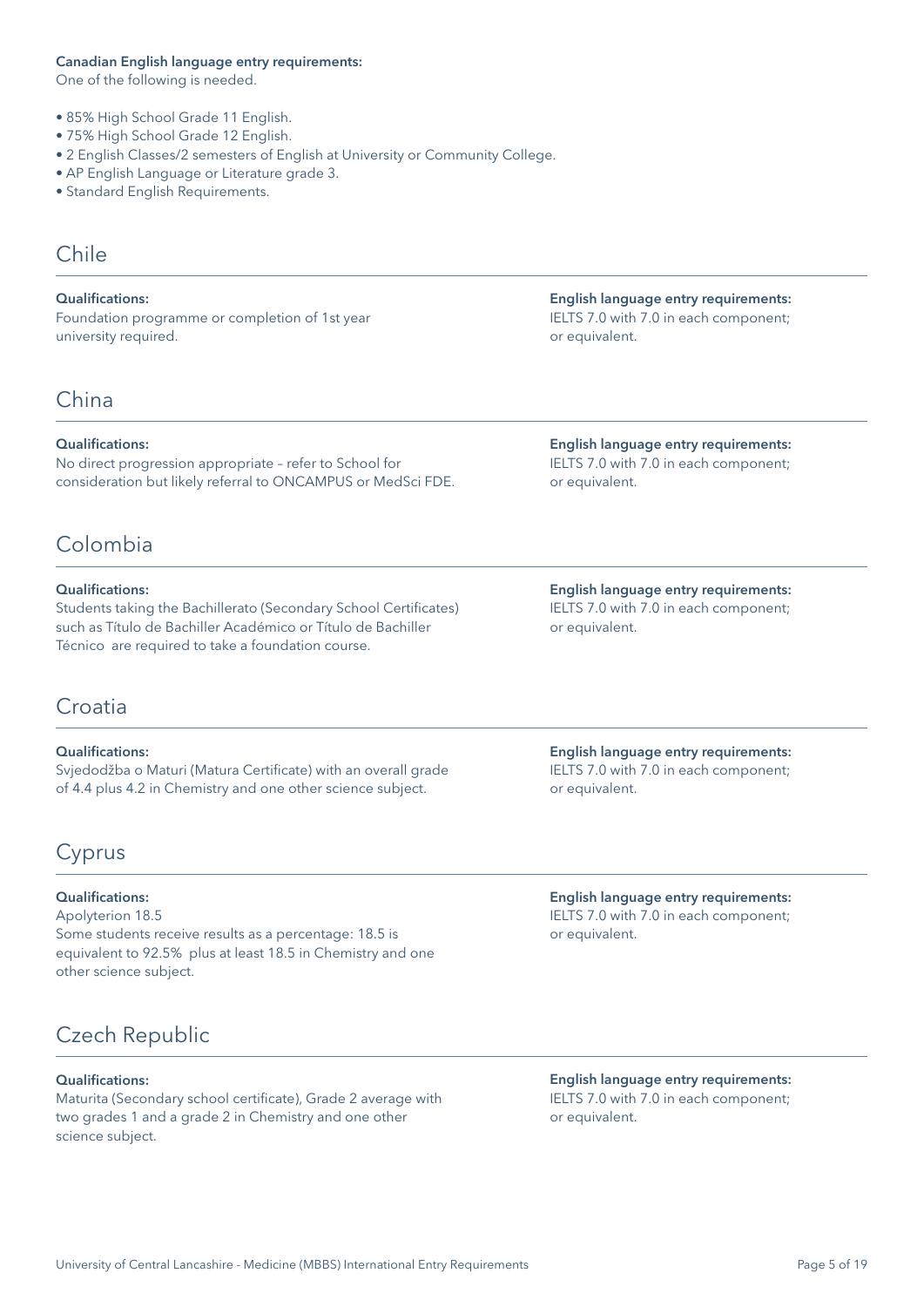<span id="page-5-0"></span>Qualifications: Recognised foundation year, A levels or IB.

## Democratic Republic of Congo

### Qualifications:

A Levels or IB French Baccalaureat with a minimum of 14/20

## Denmark & Faroe Islands

#### Qualifications:

Studentereksamen (STX) with an overall grade of 11 out of 13 (old system) or 12 out of 12 (new system) plus at least a grade 11 (old) grade 12 (new) in Chemistry and one other science subject.

## Egypt

Qualifications: Standard global entry requirements; We do not accept national qualifications.

## Estonia

#### Qualifications:

Gumnaasiumi Loputunnistus (School Leaving Certificate) with a minimum grade of 6 plus 80% from the Riigieksamid (State examinations) plus at least 6 in School leaving certificate or 80% plus at least 6 or 80& in Chemistry and one other science subject.

## Finland

#### Qualifications:

Finnish National Matriculation Grade 6 plus a grade 6 in Chemistry and one other science subject.

## **France**

### Qualifications:

French Baccalaureat 15/20 to include chemistry and one other science at 14/20

English language entry requirements: IELTS 7.0 with 7.0 in each component; or equivalent.

### English language entry requirements: IELTS 7.0 with 7.0 in each component; or equivalent.

### English language entry requirements:

Studentereksamen english Grade 11 (old system) 9 (new system) or IELTS 7.0 with 7.0 in each component; or equivalent.

English language entry requirements: IELTS 7.0 with 7.0 in each component; or equivalent.

### English language entry requirements:

Leaving Certificate with a minimum grade of 5 or IELTS 7.0 with 7.0 in each component; or equivalent.

English language entry requirements: Finnish National Matriculation english Grade 5.5 or IELTS 7.0 with 7.0 in each component; or equivalent.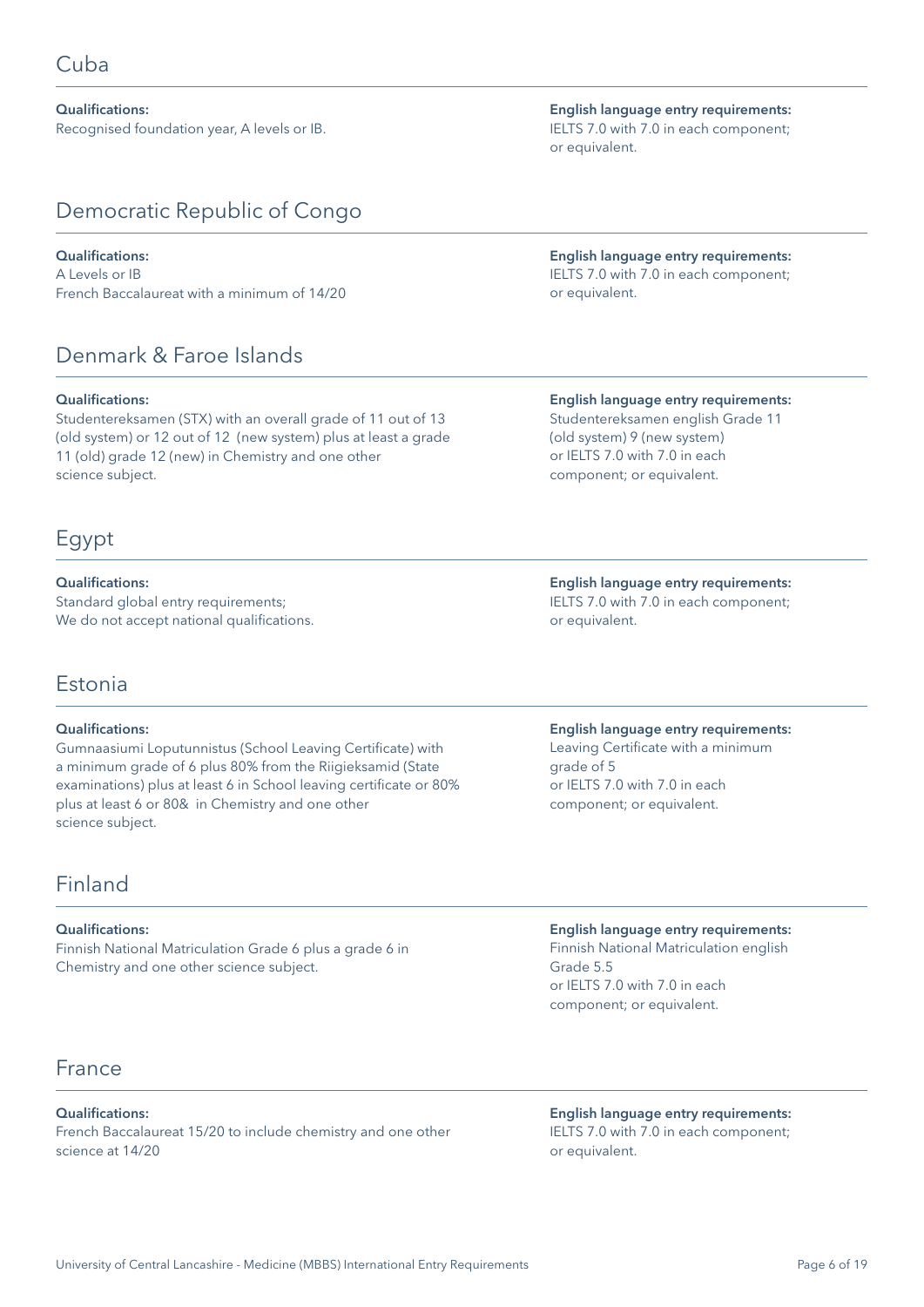<span id="page-6-0"></span>Qualifications: Recognised foundation year, A levels or IB.

English language entry requirements: IELTS 7.0 with 7.0 in each component; or equivalent.

## Germany

### Qualifications:

Abitur - 1.5 overall grade or higher or Abitur with and overall grade of 1 with at least 14 in chemistry and one other science subject.

### Ghana (360 Tariff Points)

### Qualifications:

A Levels or recognised foundation programme.

## Greece

Qualifications: Apolyterion 18.5 plus at least 18 in Chemistry and one other science subject.

## Hong Kong

### Qualifications:

HKDSE at 5, 5, 5 in three elective subjects (which must include Chemistry). Integrated or combined sciences are not accepted. Plus at least 5,5,4,4 in the four core subjects including English

## Hungary

Language at grade 5.

### Qualifications:

Erettsegi, with an average Grade of 5 out of in all subjects including Chemistry and one other science subject.

## Iceland

English language entry requirements: IELTS 7.0 with 7.0 in each component; or equivalent.

English language entry requirements:

English, provided it has been taken as a Leistungskurs and a mark of 12 / sehr gut has been obtained. or IELTS 7.0 with 7.0 in each component; or equivalent.

English language entry requirements: IELTS 7.0 with 7.0 in each component; or equivalent.

English language entry requirements: IELTS 7.0 with 7.0 in each component; or equivalent.

English language entry requirements: HKDSE English Language Grade 5 or IELTS 7.0 with 7.0 in each component; or equivalent.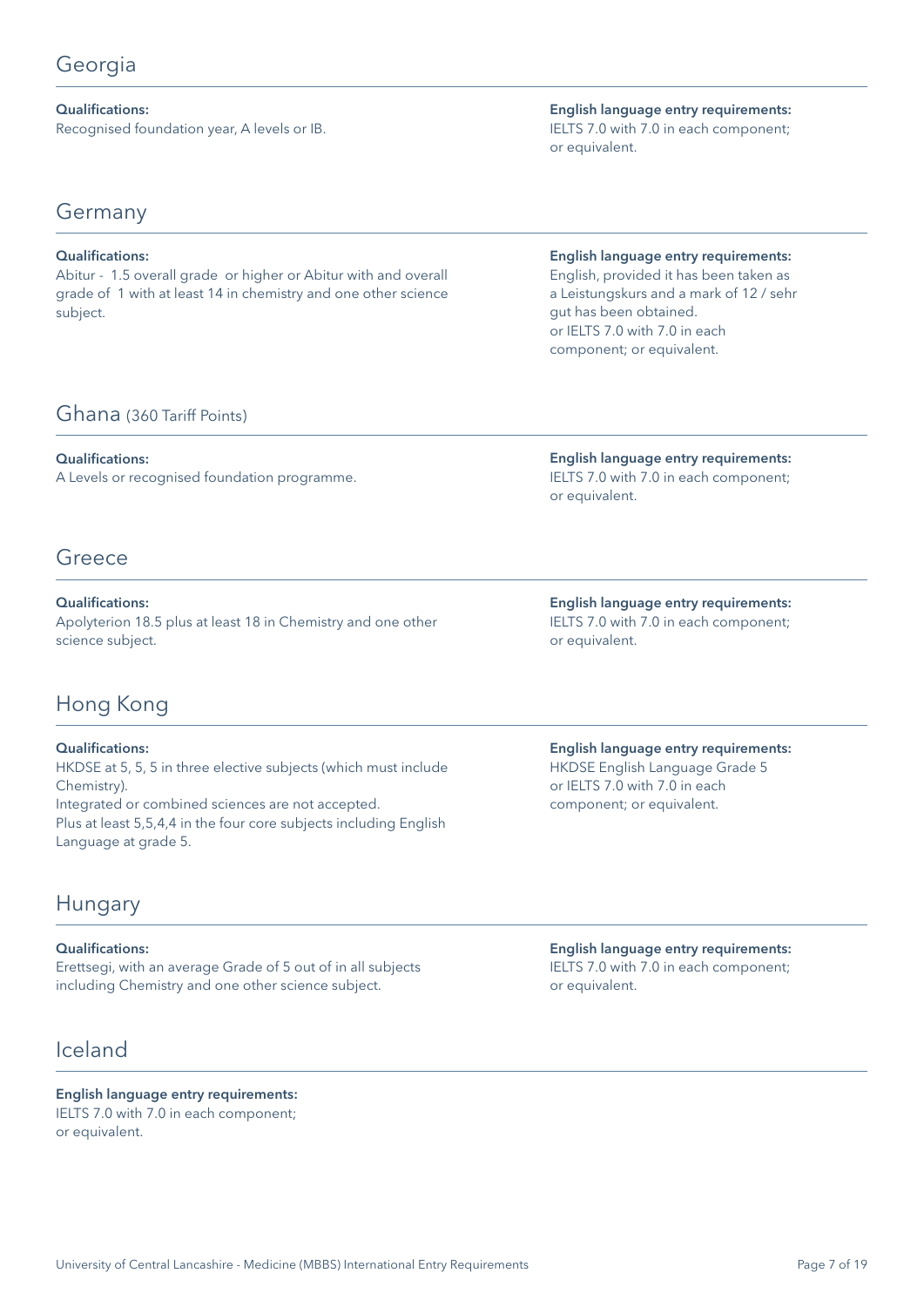### <span id="page-7-0"></span>India

| <b>Qualifications:</b> |  |
|------------------------|--|
|------------------------|--|

Minimum score of 85% from any State Board with the percentage based on the best of 4 core subjects to include English and Chemistry and two additional science subjects (for example: two from Biology, Physics or Psychology) with a minimum score of 85% in the science subjects.

## Indonesia

Qualifications: Successful completion of a recognised foundation programme.

### Iran

Qualifications:

Standard global entry requirements; We do not accept all national qualifications.

### **Iraq**

Qualifications: Standard global entry requirements; We do not accept all national qualifications.

## Republic of Ireland

Qualifications: Please refer to UCAS Tariff points.

### Italy

Qualifications: Esame di Stato (Maturita), 90% plus at least 85% in Chemistry & one other science subject.

### Japan

English language entry requirements: IELTS 7.0 with 7.0 in each component; or equivalent.

University of Central Lancashire - Medicine (MBBS) International Entry Requirements

### English language entry requirements:

85% or above in Year 12 English – validity of 5 years or IELTS 7.0 with 7.0 in each component; or equivalent.

English language entry requirements: IELTS 7.0 with 7.0 in each component; or equivalent.

English language entry requirements: IELTS 7.0 with 7.0 in each component; or equivalent.

English language entry requirements: IELTS 7.0 with 7.0 in each component; or equivalent.

English language entry requirements: GCSE English grade B.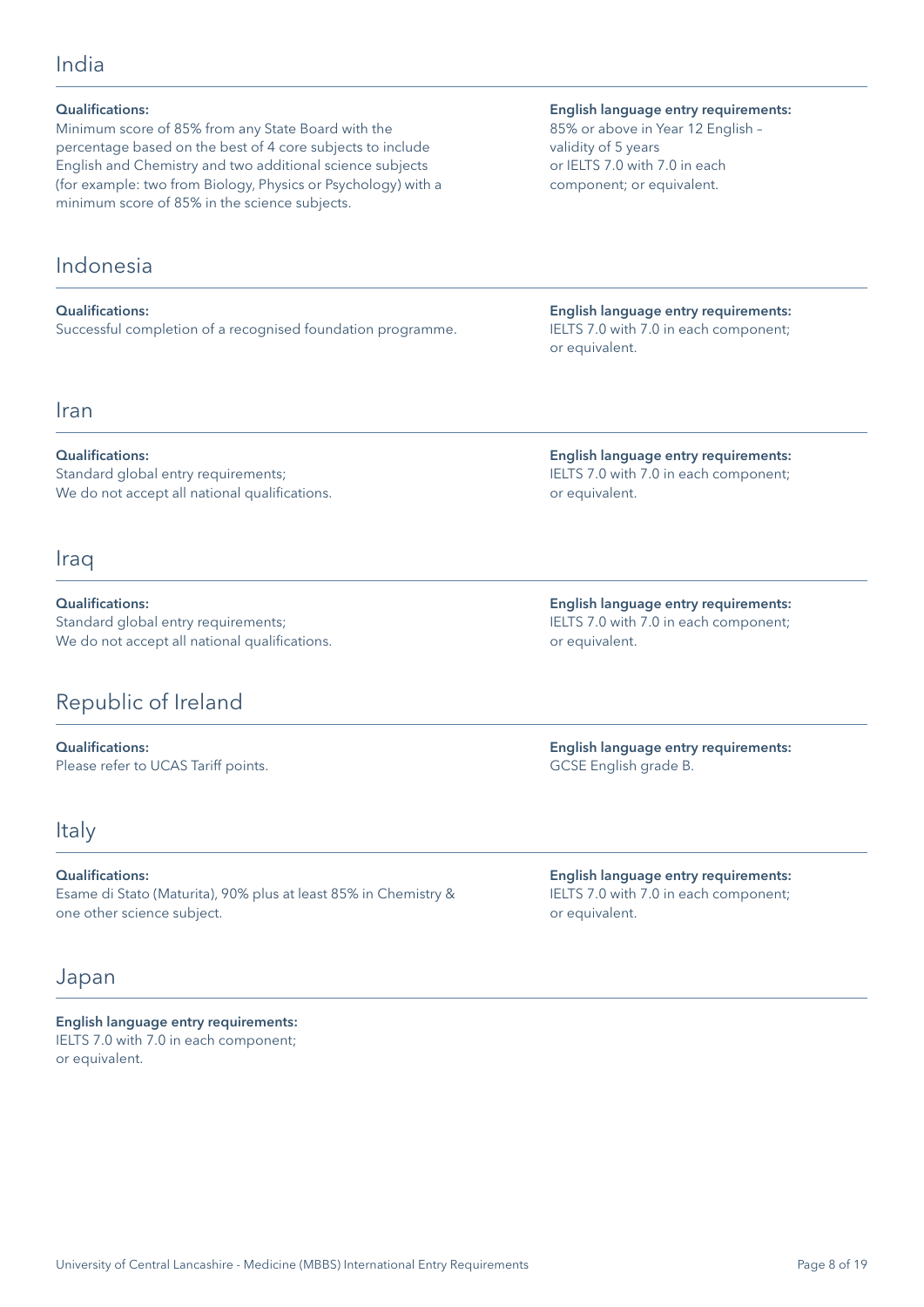## <span id="page-8-0"></span>Kazakhstan

### Qualifications:

A-Level qualifications International Baccalaureate (IB) Diploma (see Appendix 1) Recognised Foundation Year

## Kenya

Qualifications: A Levels or IB

## Kosovo

Qualifications: A-Level qualifications International Baccalaureate (IB) Diploma Recognised Foundation Year

## Kyrgyzstan

Qualifications: A-Level qualifications International Baccalaureate (IB) Diploma Recognised Foundation Year

### Kuwait

Qualifications: Standard entry requirements; We do not accept all national qualifications.

### Latvia

Qualifications: Standard entry requirements; We do not accept all national qualifications.

## Lebanon

Qualifications: Standard entry requirements; We do not accept all national qualifications.

## Lesotho

Qualifications: A Level or IB

English language entry requirements: IELTS 7.0 with 7.0 in each component; or equivalent.

English language entry requirements: IELTS 7.0 with 7.0 in each component; or equivalent.

English language entry requirements: IELTS 7.0 with 7.0 in each component; or equivalent.

English language entry requirements: IELTS 7.0 with 7.0 in each component; or equivalent.

English language entry requirements: IELTS 7.0 with 7.0 in each component; or equivalent.

English language entry requirements: IELTS 7.0 with 7.0 in each component; or equivalent.

English language entry requirements: IELTS 7.0 with 7.0 in each component; or equivalent.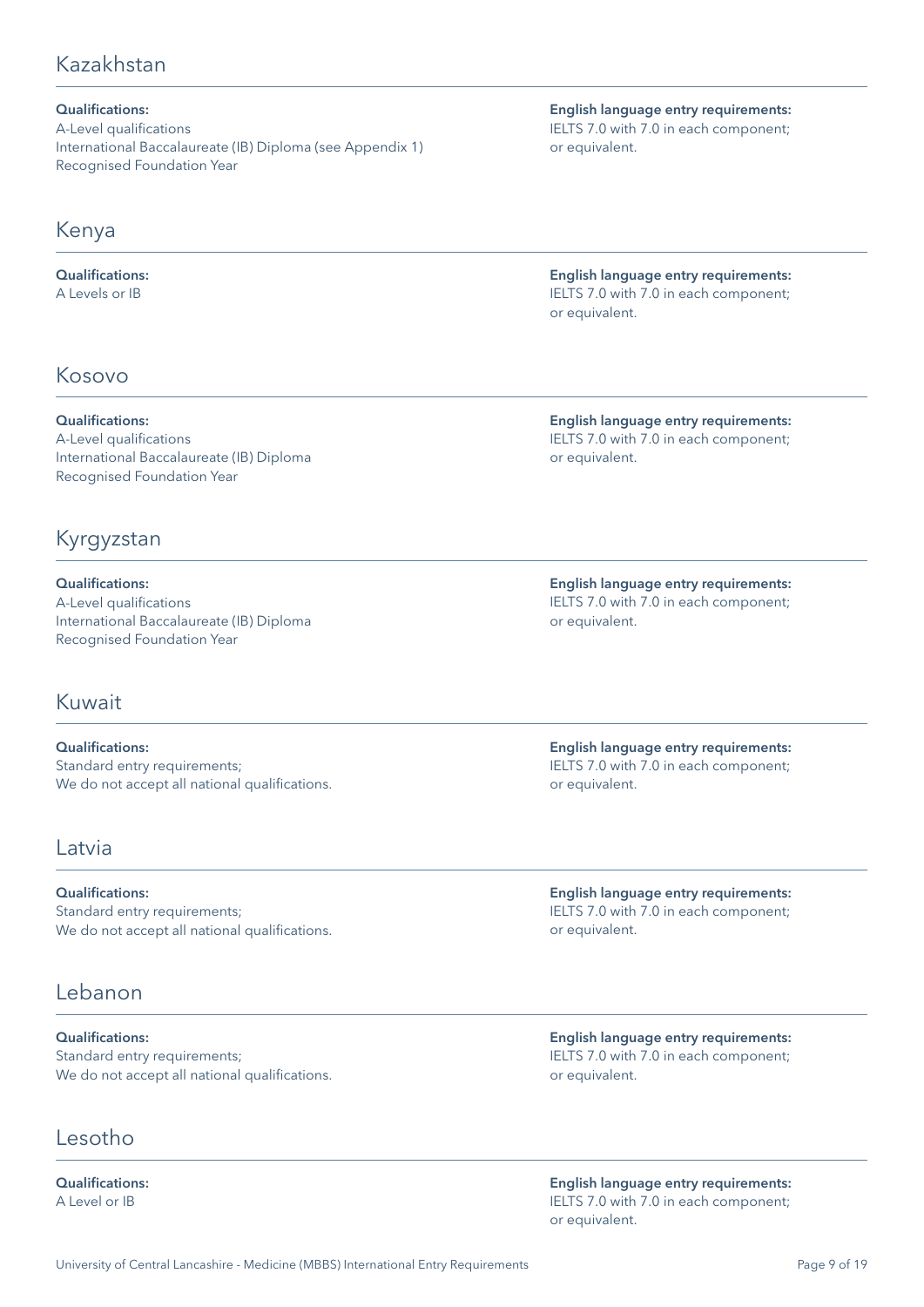<span id="page-9-0"></span>Qualifications: Standard global entry requirements; We do not accept all national qualifications.

### Lithuania

### Qualifications:

Standard global entry requirements; We do not accept all national qualifications.

## Luxenbourg

### Qualifications:

Diplome de Fin D'Etudes Secondaires, Excellent mention bien (scores 52-60) plus at least 50 in Chemistry and one other science subject.

## Macau

Qualifications: A-Level qualifications International Baccalaureate (IB) Diploma

## Madagascar

Qualifications: Baccalaureat 14/20 Appropriate A levels

## Malawi

Qualifications: A Level requirements - Cambridge Overseas Higher School Certificate (COHSC) with grade AAB

## Malaysia

### Qualifications:

SPMs may be considered in lieu of GCSEs on a subject basis (1A, 2A grades required).

STPM is equivalent to Alevels on a grade for grade basis. Malay and General Papers not accepted. Chemistry and one other science must be studied. OR

Senior Middle and Vocational Unified Examination (UEC) grades of AAAAAA at (to include Chemistry and one other science and excluding Chinese, Bahasa Malay and Book Keeping and Commerce).

English language entry requirements: IELTS 7.0 with 7.0 in each component; or equivalent.

English language entry requirements: IELTS 7.0 with 7.0 in each component; or equivalent.

English language entry requirements: IELTS 7.0 with 7.0 in each component; or equivalent.

English language entry requirements: IELTS 7.0 with 7.0 in each component; or equivalent.

English language entry requirements: IELTS 7.0 with 7.0 in each component; or equivalent.

English language entry requirements: IELTS 7.0 with 7.0 in each component; or equivalent.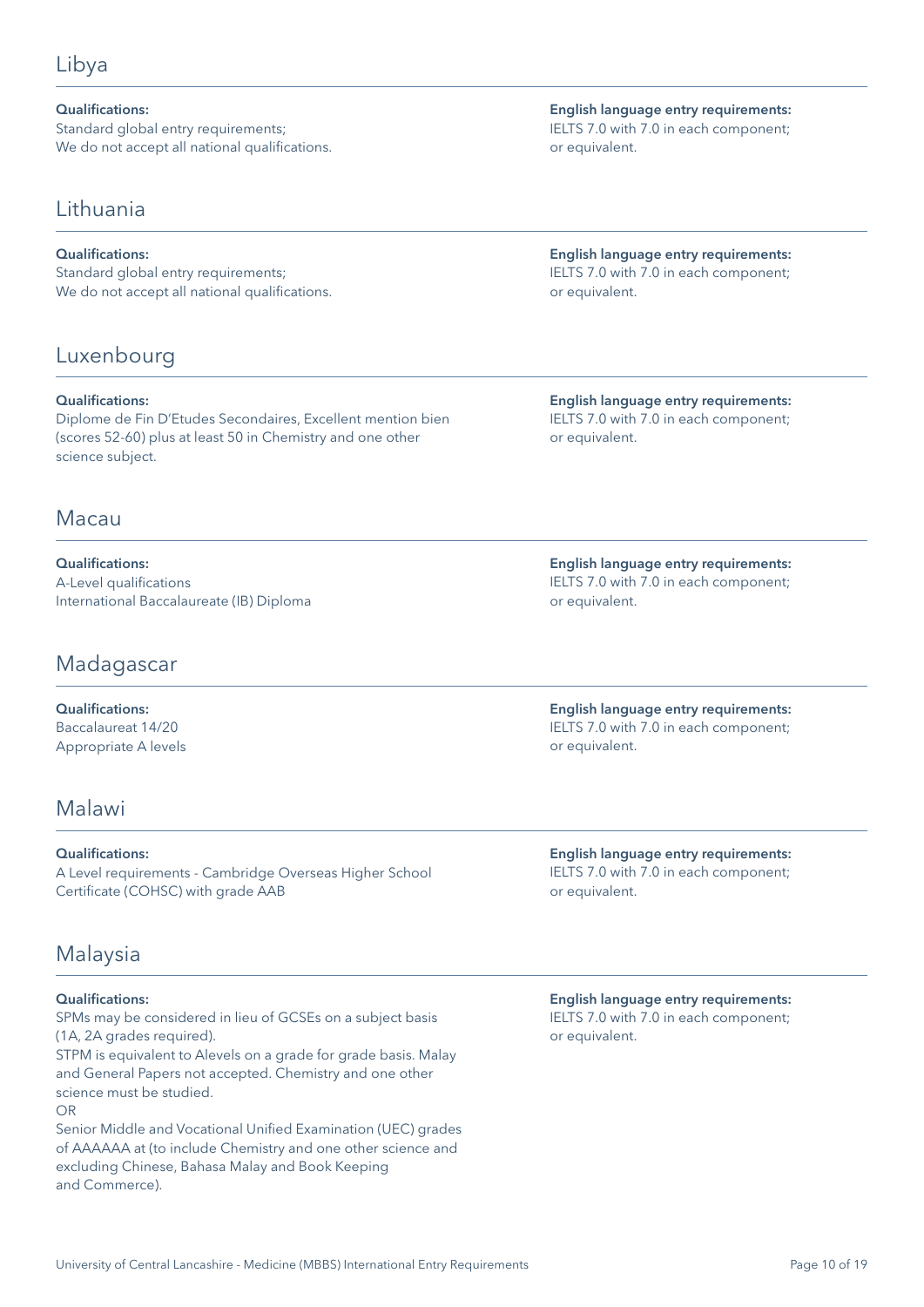### <span id="page-10-0"></span>Malta

Qualifications: Matriculation Certificate Grade A Plus grade B in Chemistry plus one other science subject.

### Mauritius

### Qualifications:

A level or IB equivalent. French Baccalaureat 15/20 to include chemistry and one other science at 14/20

## Mexico

Qualifications:

Students holding the Bachillerato would normally be expected to undertake a Foundation programme.

## Moldova

### Qualifications:

Moldovan Baccalaureate Diploma with a minimum of 9 plus at least a 9 in Chemistry plus one other science subject.

## Morocco

Qualifications: Standard entry requirements; We do not accept national qualifications for this level.

## Mozambique

Qualifications: A Levels or IB

## Namibia

### Qualifications:

Cambridge Overseas Higher School Certificate (COHSC) / GCE A level Minimum of 6 Highers with 4 subjects at Grade 1 including Physical Sciences, Bioogy and one other science subject. 2 Highers at Grade 2/3

English language entry requirements: IELTS 7.0 with 7.0 in each component; or equivalent.

English language entry requirements: IELTS 7.0 with 7.0 in each component; or equivalent.

English language entry requirements: IELTS 7.0 with 7.0 in each component; or equivalent.

English language entry requirements: IELTS 7.0 with 7.0 in each component; or equivalent.

English language entry requirements: IELTS 7.0 with 7.0 in each component; or equivalent.

English language entry requirements: IELTS 7.0 with 7.0 in each component; or equivalent.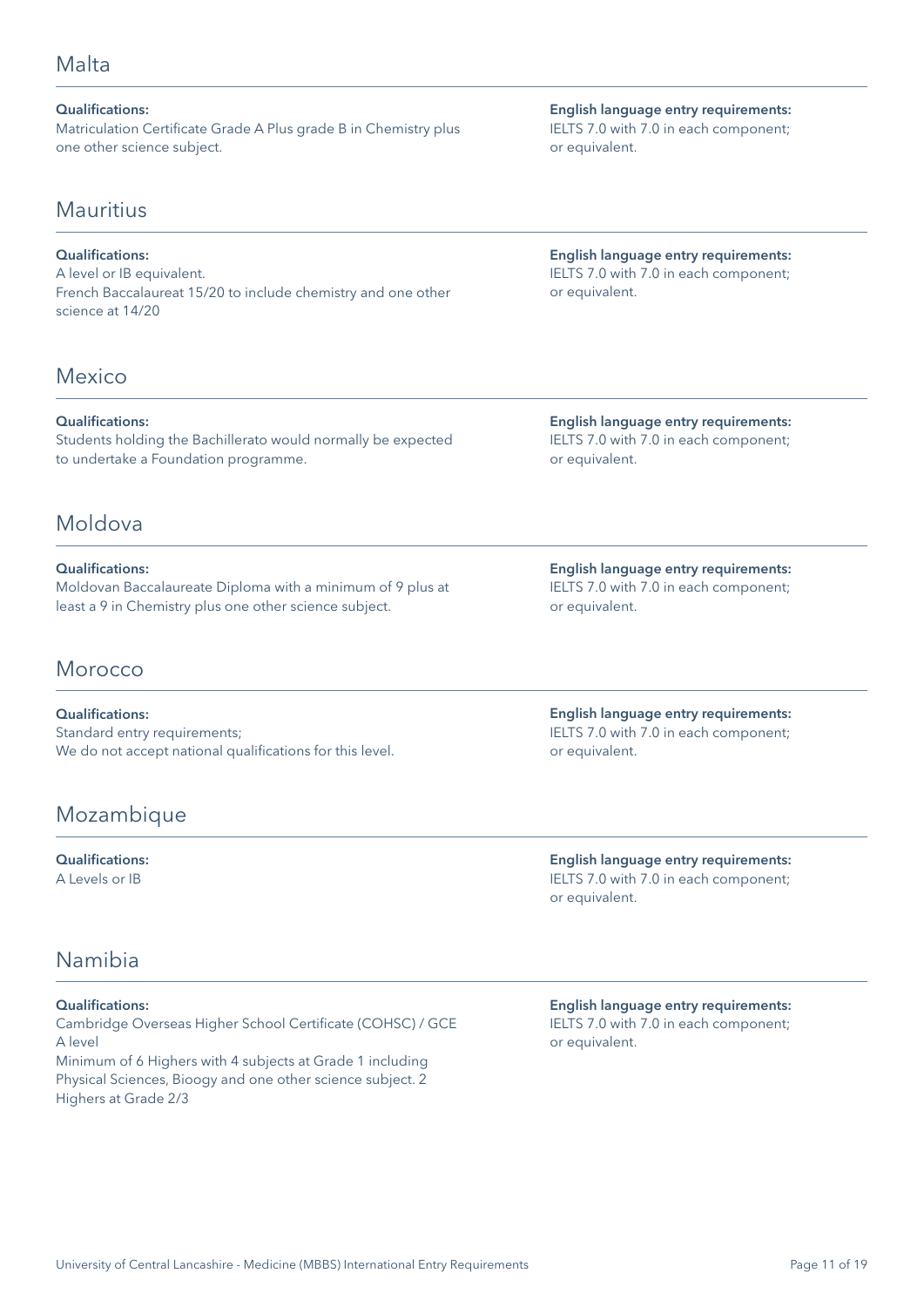<span id="page-11-0"></span>Qualifications: 85% from all recognised boards.

## **Netherlands**

### Qualifications:

Voorbereidend Wetenschappelijk Onderwijs (VWO) Grade 9 plus grade 9 in Chemistry and one other science subject.

## Nigeria

### Qualifications:

A Levels or IB

English language entry requirements: IELTS 7.0 with 7.0 in each component; or equivalent.

English language entry requirements: IELTS 7.0 with 7.0 in each component; or equivalent.

English language entry requirements: IELTS 7.0 with 7.0 in each component; or equivalent.

## Norway

### Qualifications:

Vitnemålfra den VideregåendeSkole (formerly ExamenArtium (-1981)with grade of 5 plus 5 in Chemistry and one other science subject.

## Oman

### Qualifications:

Standard global entry requirements; We do not accept national qualifications for this level.

## Pakistan

### Qualifications:

Higher Secondary School Certificate (HSC) with 95% average or above. Students should have 95% minimum in Chemistry and one other science. (Most students will be following the Science Stream; Pre-Medical or Pre-Engineering.) 1050 – GCSE 1100 – A-Level 95%

Palestinian Territories

### Qualifications:

Standard global entry requirements; We do not accept national qualifications for this level.

English language entry requirements: IELTS 7.0 with 7.0 in each component; or equivalent.

English language entry requirements: IELTS 7.0 with 7.0 in each component; or equivalent.

English language entry requirements: IELTS 7.0 with 7.0 in each component; or equivalent.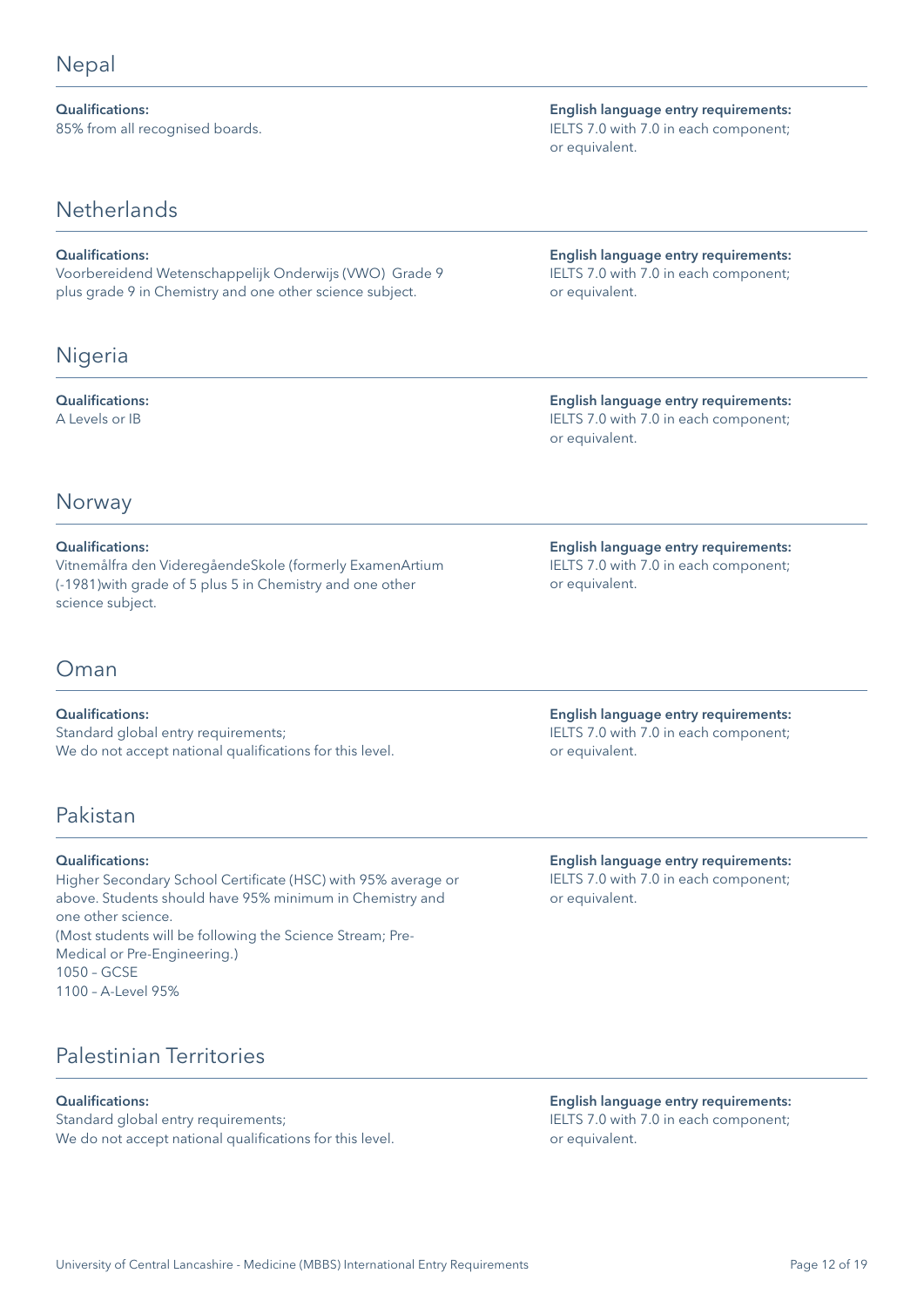## <span id="page-12-0"></span>**Philippines**

### Qualifications:

Foundation Year is normally required in addition to the High School Diploma/Certificate.

### Peru

Qualifications: Foundation Year is normally required

## Poland

### Qualifications:

Matura examination (Swiadectwo Dojrzalosci) with an overall 80% (to be calculated) and at least a grade 6 (70%) in Chemistry plus one other science subject.

## Portugal

### Qualifications:

Certificado de fim de Estudos Secundários (previously Certidão do Décimo Segundo Ano) 17/20 including Chemistry and one other science subject.

### Qatar

Qualifications: Standard global entry requirements; We do not accept national qualifications for this level.

## Romania

Qualifications:

Bacalaureat Grade 9 with grade 9 in Chemistry plus one other science taken at the external test to get the Diplom Bacalaureat.

## Russia

### Qualifications:

Certificate of Secondary (Complete) General Education (Attestat) PLUS a recognised foundation year programme.

English language entry requirements: IELTS 7.0 with 7.0 in each component; or equivalent.

English language entry requirements: IELTS 7.0 with 7.0 in each component; or equivalent.

English language entry requirements: Matura Advanced English 80% or IELTS 7.0 with 7.0 in each component; or equivalent.

English language entry requirements: Ensino Secundario (English) 16/20 or IELTS 7.0 with 7.0 in each component; or equivalent.

English language entry requirements: IELTS 7.0 with 7.0 in each component; or equivalent.

English language entry requirements: C1 from the Bacalaureat or IELTS 7.0 with 7.0 in each component; or equivalent.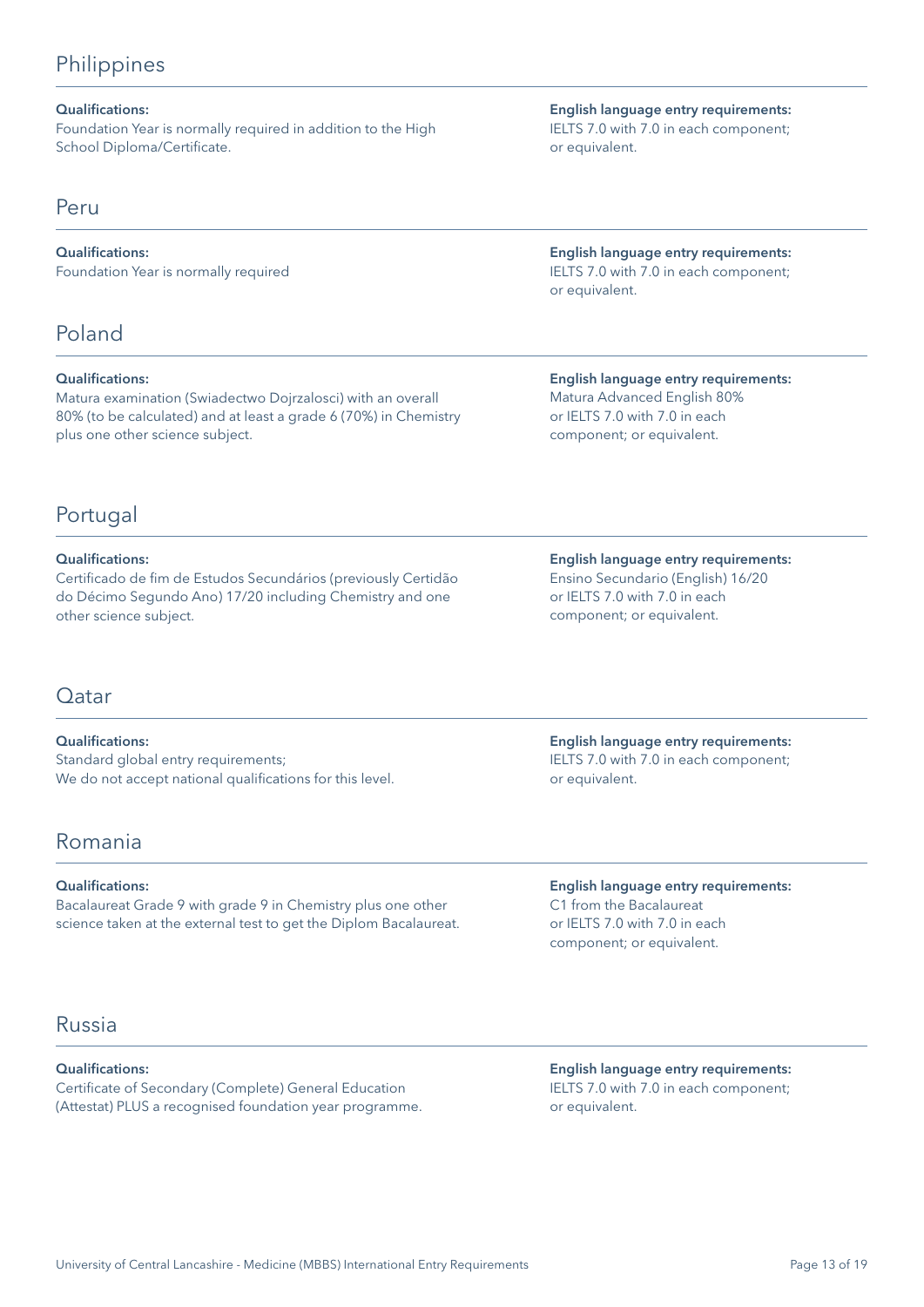## <span id="page-13-0"></span>Rwanda

Qualifications: Standard A level requirements Standard IB requirements Or successful completion of a recognised foundation programme after completion of the Advanced General Certificate of Secondary Education.

## Saudi Arabia

Qualifications: Standard global entry requirements; We do not accept national qualifications for this level.

## Seychelles

Qualifications: Cambridge Overseas Higher School Certificate (COHSC) or diploma from Seychelles Polytechnic (DDD)

## Singapore

English language entry requirements: IELTS 7.0 with 7.0 in each component; or equivalent.

## Slovakia

Qualifications: Maturita average score of 1 overall including Chemistry and one other science subject.

## Slovenia

Qualifications: Maturita Grade 2 English or IELTS 6 or equivalent.

## South Africa

#### Qualifications:

Students would require AAABB or 77766 – subject to the scoring method implemented at their School

The subjects would include Maths, English, Physical Sciences (combining Chemistry and Physics with the balance of such unknown), Life Sciences.

Grade A equates to 80 to 100% Grade B equates to 70 to 79% Chemistry can be a B grade subject.

English language entry requirements: IELTS 7.0 with 7.0 in each component; or equivalent.

English language entry requirements: IELTS 7.0 with 7.0 in each component; or equivalent.

English language entry requirements: IELTS 7.0 with 7.0 in each component; or equivalent.

English language entry requirements: Maturita Grade 1 English or IELTS 7.0 with 7.0 in each component; or equivalent.

English language entry requirements: IELTS 7.0 with 7.0 in each component; or equivalent.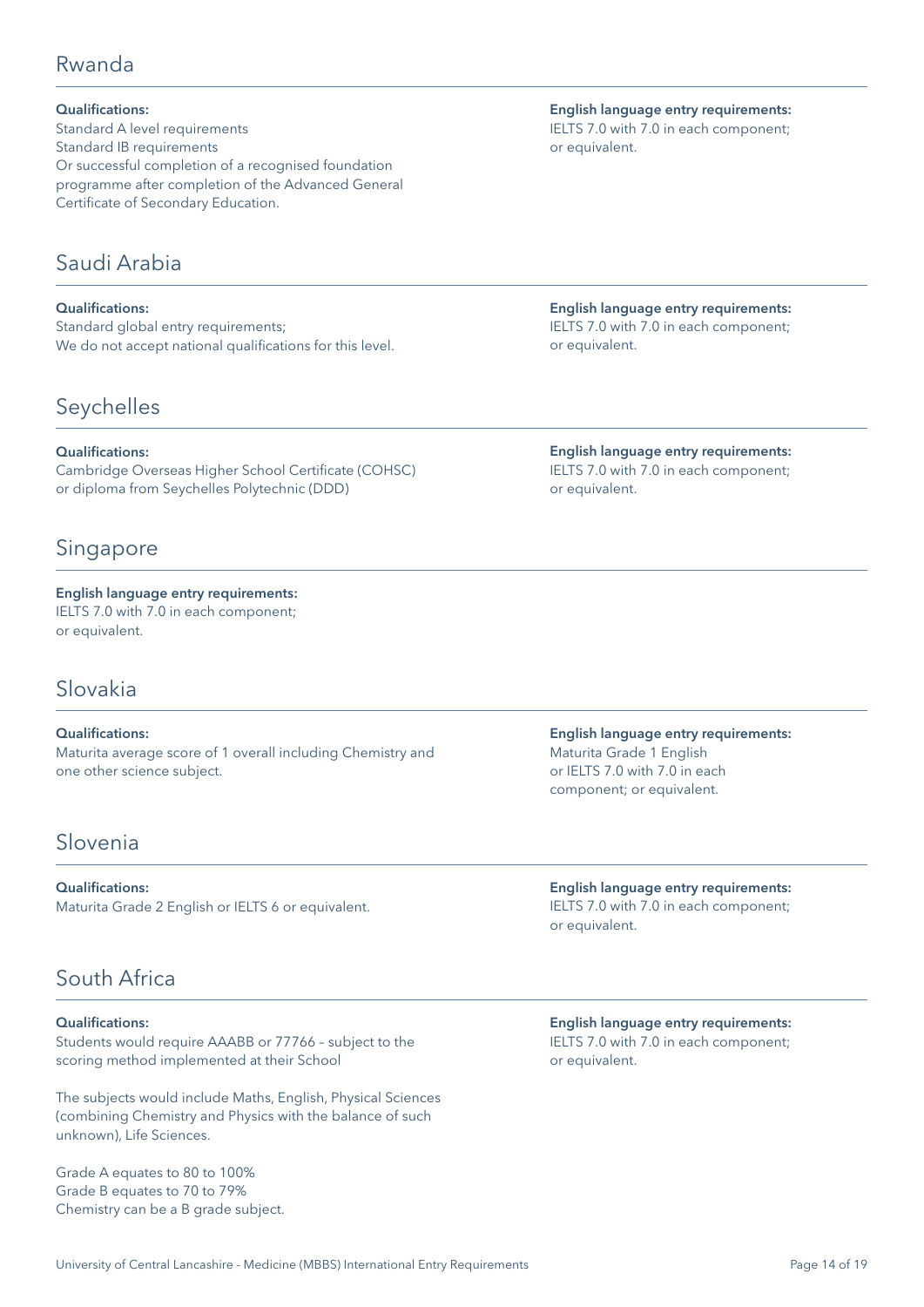## <span id="page-14-0"></span>South Korea

Qualifications: Standard A level requirements Standard IB requirements OR Recognised Foundation Programme

## Spain

Qualifications: Título de Bachillerato Grade 8 (out of 10) plus 8 in Chemistry and one other science subject.

## Sir Lanka

### Qualifications:

Sri Lanka General Certificate of Education (Advanced) 85% overall score Where a specific subject is required for entry to the degree programme, 60% must be achieved in this subject.

## Sudan & South Sudan

Qualifications: Recognised Foundation, IB, or A-levels.

## Swaziland

Qualifications: Cambridge Overseas Higher School Certificate (COHSC) - A Levels.

## Sweden

### Qualifications:

Avgångsbetyg / Slutbetyg från Gymnasieskola, Grade MVG (pass with distinction) or higher if 3 years at upper secondary school completed plus at least MCG in Chemistry and one other science subjectother science subject.

## Switzerland

Qualifications: Standard A level requirements Standard IB requirements OR Recognised Foundation Programme

English language entry requirements: IELTS 7.0 with 7.0 in each component; or equivalent.

English language entry requirements: IELTS 7.0 with 7.0 in each component; or equivalent.

English language entry requirements: IELTS 7.0 with 7.0 in each component; or equivalent.

English language entry requirements: IELTS 7.0 with 7.0 in each component; or equivalent.

English language entry requirements: IELTS 7.0 with 7.0 in each component; or equivalent.

English language entry requirements: IELTS 7.0 with 7.0 in each component; or equivalent.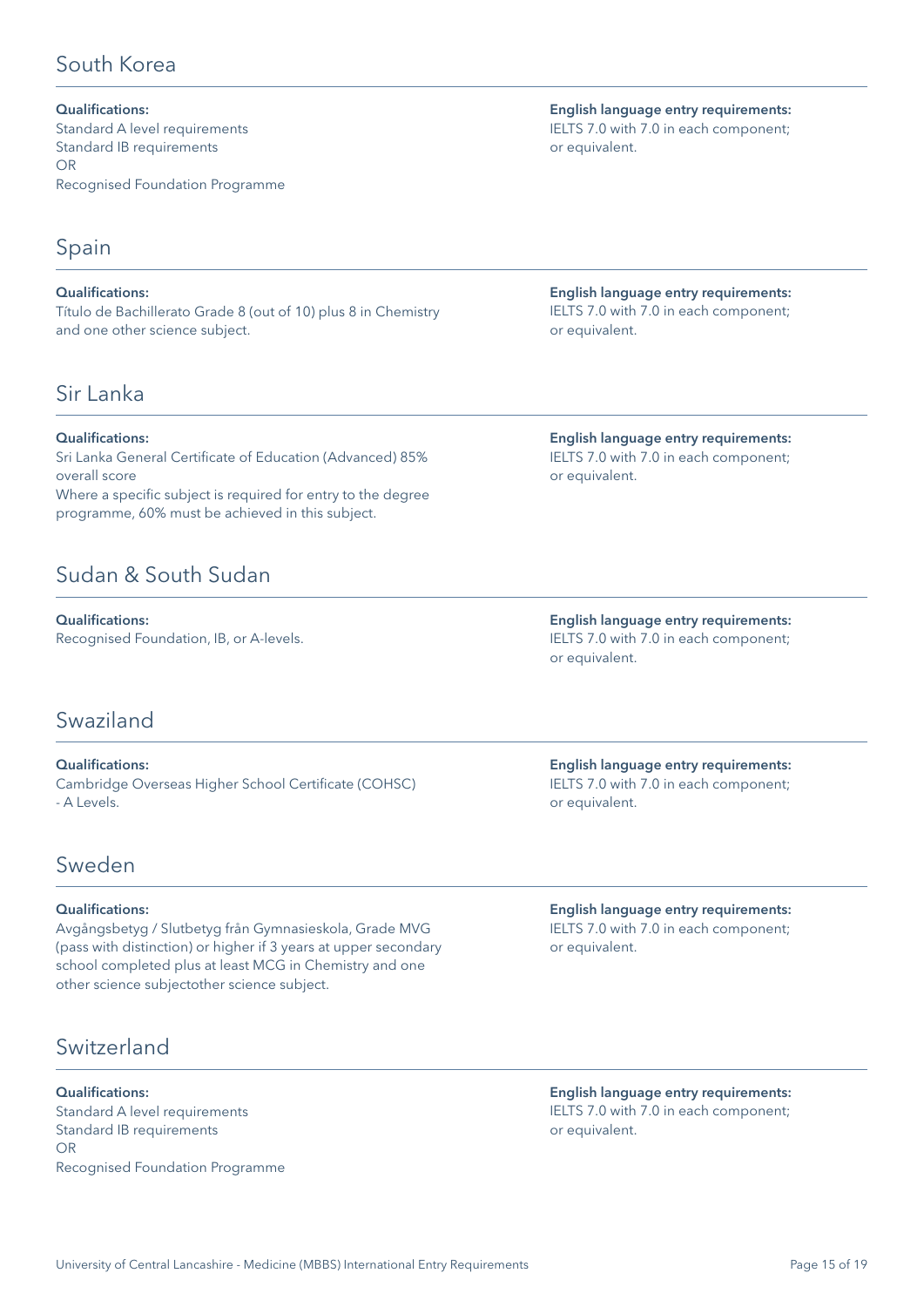### <span id="page-15-0"></span>Qualifications:

Standard global entry requirements; We do not accept national qualifications for this level.

### Taiwan

### Qualifications:

Standard A level requirements Standard IB requirements OR Recognised Foundation Programme

## Tajikistan

Qualifications: Standard A level requirements Standard IB requirements OR Recognised Foundation Programme

### Tanzania

Qualifications: A Levels or local Equivalent (ACSE) or NECTA

## Thailand

Qualifications: Successful completion of a recognised foundation programme.

### **Turkey**

Qualifications: Standard A level requirements Standard IB requirements OR Recognised Foundation Programme

## Turkmenistan

Qualifications: Standard A level requirements Standard IB requirements OR Recognised Foundation Programme

English language entry requirements: IELTS 7.0 with 7.0 in each component; or equivalent.

English language entry requirements: IELTS 7.0 with 7.0 in each component; or equivalent.

English language entry requirements: IELTS 7.0 with 7.0 in each component; or equivalent.

English language entry requirements: IELTS 7.0 with 7.0 in each component; or equivalent.

English language entry requirements: IELTS 7.0 with 7.0 in each component; or equivalent.

English language entry requirements: IELTS 7.0 with 7.0 in each component; or equivalent.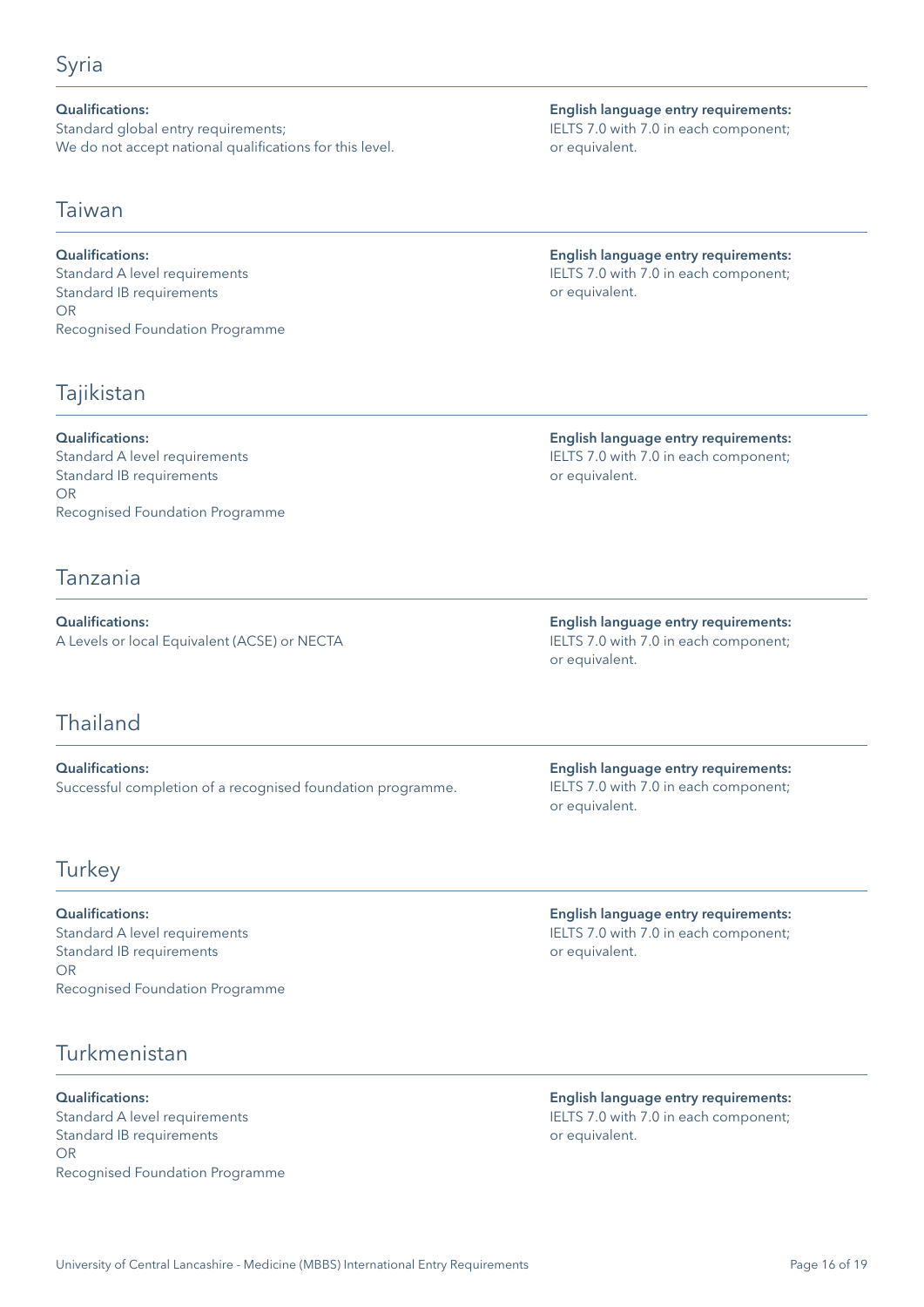## <span id="page-16-0"></span>Uganda

Qualifications: As per UCLan A level grade requirements

Ukraine

### Qualifications:

Standard A level requirements Standard IB requirements OR Recognised Foundation Programme

## United Arab Emirates

### Qualifications:

Standard global entry requirements; We do not accept national qualifications for this level.

## United States of America

Students in year 1 or 2 of a 4-year degree are eligible to apply to our year 1 MBBS. Students who have already started year 3 of a 4-year degree should complete this degree first before apply to our MBBS.

### Qualifications:

High School Diploma GPA 3.3/4

### Plus

Chemistry AP College Board Exam at grade 5 OR Chemistry SAT Subject test at grade 680

### Plus

Three from below (where multiple APs or SAT subject Tests are used they should be for different subjects and a 2nd science should be present):

- SAT 1270 from 'Evidence Based Reading and Writing' and 'Math' or ACT 26
- 1 AP College Board Exam at grade 4 OR 1 SAT Subject test at grade 650
- 1 AP College Board Exam at grade 4 OR 1 SAT Subject test at grade 650
- 1 AP College Board Exam at grade 4 OR 1 SAT Subject test at grade 650

Students who have not taken a 2nd science AP or SAT Subject test then ACT Science score at 26 can be considered on a case by case basis place of 1 AP or SAT Subject test along with suitable science high school classes.

Students with Dual/Concurrent Enrolment classes or an Associate Degree should be able to satisfy our requirements using the Graduate Entry college class criteria.

#### English language entry requirements:

One of the following is needed.

- 80%/3.0 GPA High School Grade 11 English (1 year of English or 2 classes)
- 80%/3.0 GPA High School Grade 12 English (1 year of English or 2 classes
- 2 English Classes/2 semesters of English at University or Community College
- AP English Language or Literature grade 3
- Standard English Requirements

English language entry requirements: IELTS 7.0 with 7.0 in each component; or equivalent.

English language entry requirements: IELTS 7.0 with 7.0 in each component; or equivalent.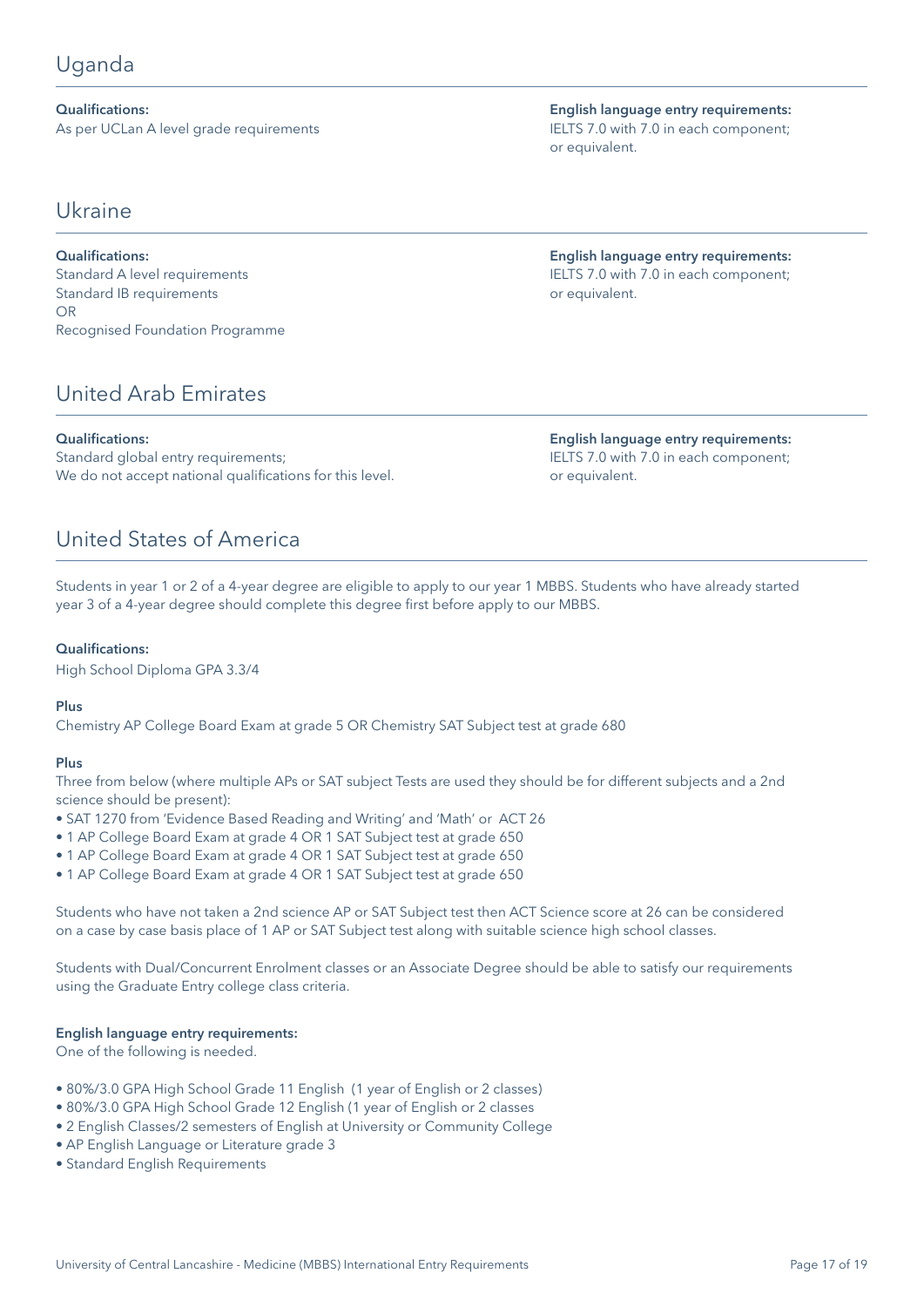<span id="page-17-0"></span>Qualifications: Completion of a foundation year.

Uzbekistan

Qualifications: Standard A level requirements Standard IB requirements OR Recognised Foundation Programme

### Venezuela

Qualifications: Completion of a recognised Foundation Year or 1st year of university.

### Vietnam

Qualifications: Completion of a recognised Foundation Year.

## West Indies / Caribbean

### Qualifications:

GCE A levels may be taken and standard entry requirements should be used.

Caribbean Advanced Proficiency Examination (CAPE) Six Caribbean Examination Council, Caribbean Advanced Proficiency Examinations (CAPE).

Double unit in Biology with Grade I, I (1, 1) Double unit in Chemistry with Grade I, I (1, 1) The other two units can be 2 single units or 1 double unit with grades II, II (2, 2).

 (The CAPE Diploma is awarded for the successful completion of at least six CAPE units, within a five-year period. CXC Associate Degree is awarded for the successful completion of at least eight CAPE units within a five-year period. Before 2016, seven CAPE units were required to get the CXC Associate Degree.)

English language entry requirements: IELTS 7.0 with 7.0 in each component; or equivalent.

English language entry requirements: IELTS 7.0 with 7.0 in each component; or equivalent.

English language entry requirements: IELTS 7.0 with 7.0 in each component; or equivalent.

English language entry requirements: IELTS 7.0 with 7.0 in each component; or equivalent.

### English language entry requirements:

Caribbean Examinations Council (CSC) English Grade A or above (GCE O levels may also be taken and are acceptable) or IELTS 7.0 with 7.0 in each component; or equivalent.

Yemen

#### Qualifications:

Standard global entry requirements; We do not accept national qualifications for this level.